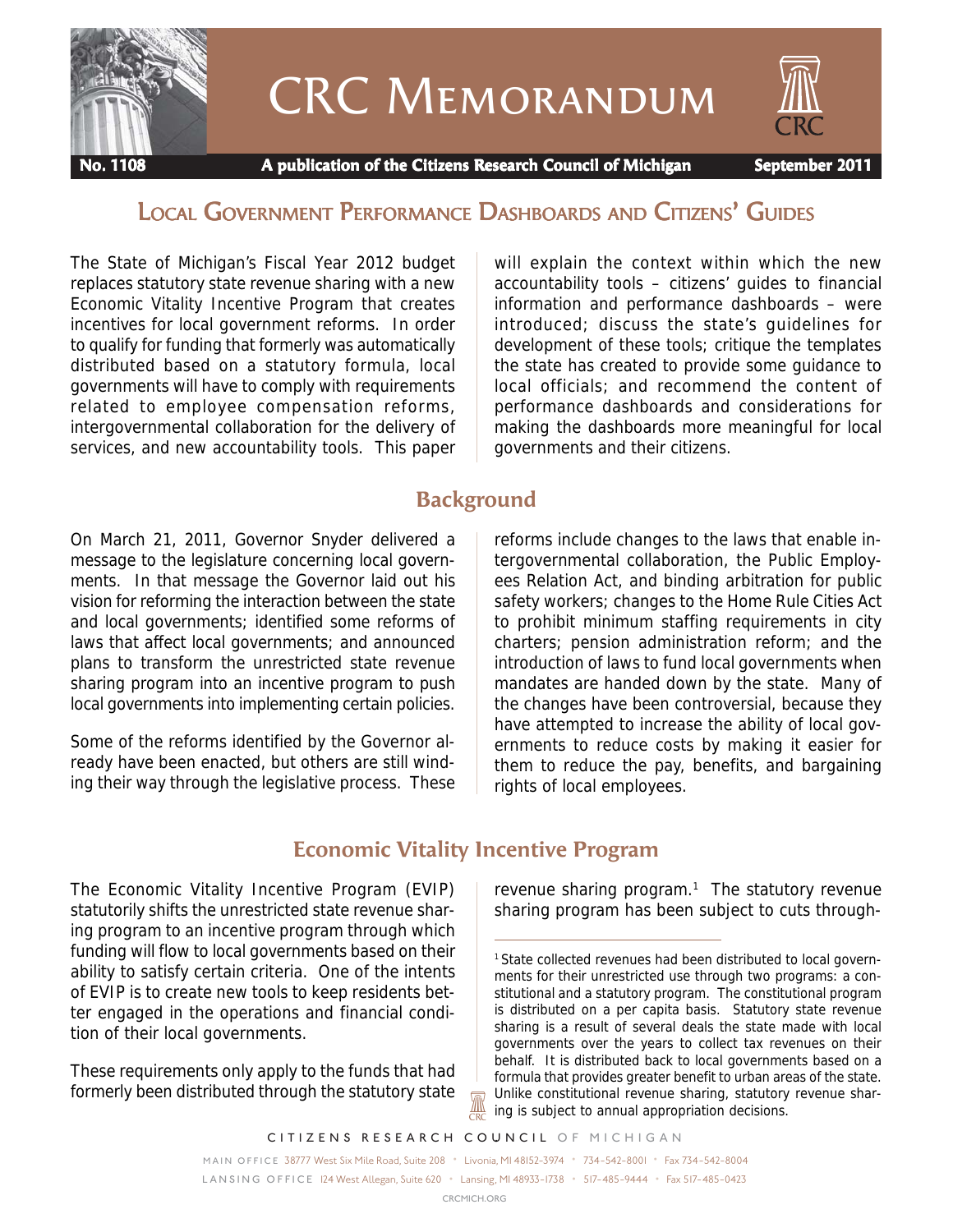out the last decade to the point that less than half of the almost 1,800 cities, villages, and townships in Michigan are expected to get statutory revenue sharing in FY2011. The list of local governments eligible for EVIP funding in FY2012 includes only 486 cities, villages, and townships.<sup>2</sup>

Local governments not eligible for EVIP funding may prepare a citizens' guide and performance dashboard, but there is no current financial incentive to do so. They may see the utility in providing these accountability tools, want to position their governments for future EVIP funding, or react to pressure from their citizens to keep up with neighboring communities. On the other hand, the smaller local governments that are eligible for only the minimal amounts of funding may decide to forgo EVIP funding if the costs of qualifying for the EVIP funding exceed the financial benefits received.

# **Eligibility Criteria**

Local governments will have to satisfy three criteria to get EVIP funding. The program is designed to recognize each criteria separately and equally. For ex-

2 Michigan Department of Treasury, Eligible Local Units – FY 2012, www.michigan.gov/documents/treasury/EVIP\_Eligible\_Local\_Units\_ FY2012\_359021\_7.pdf.

ample, only meeting one criteria will result in an governmental unit receiving one third of the total funding for which it is eligible.

#### **Employee Compensation**

The state wants new employees hired by local governments to be part of a defined contribution or hybrid retirement plan. Over time this would phase local governments out of the provision of defined benefit plans and would shift the financial risk of investing funds to meet future compensation obligations from the local governments to the employees. The EVIP language also sets boundaries for the multipliers used to determine pension amounts that local governments should use in existing defined benefit plans.<sup>3</sup> Finally, local governments are expected to have employees share health care costs, with current employees assuming at least 20 percent of the costs.

#### **Intergovernmental Collaboration**

Local government officials will have to document existing intergovernmental collaboration and submit to the Department of Treasury a plan to expand col-

₩

laboration to a new function or service area.<sup>4</sup>

#### **Accountability Tools**

A citizens' guide to the state's financial condition and performance dashboards for the state and its departments were introduced when Governor Snyder took office in January, 2011. Building off of those models, state law requires local governments to create citizens' guides to financial information and performance dashboards if they want to qualify for state funding. While the state has created templates to show local government officials what it is looking for, the governments have flexibility in creating their own reports.

**Deadline.** Local governments must certify the creation of their first citizens' guides and performance dashboards to the Department of Treasury by October 1, 2011.

**Access.** The reports should be made available at government offices and online. Governments also may wish to make copies available at their libraries, recreation and senior centers, post offices, and any other gathering places in their communities.

EUGENE A. GARGARO, Jr., Chair JEFFREY D. BERGERON, Vice Chair NICK A. KHOURI, Treasurer JOSEPH R. ANGILERI MICHAEL G. BICKERS BETH CHAPPELL RICK DIBARTOLOMEO

CRC BOARD OF DIRECTORS TERENCE M. DONNELLY RANDALL W. EBERTS DAVID O. EGNER LAURA FOURNIER JOHN J. GASPAROVIC INGRID A. GREGG MARYBETH S. HOWE

DANIEL T. LIS SARAH L. MCCLELLAND ALEKSANDRA A. MIZIOLEK CATHLEEN H. NASH PAUL OBERMEYER KEVIN PROKOP LYNDA ROSSI

JERRY E. RUSH MICHAEL A. SEMANCO TERENCE A. THOMAS, Sr. AMANDA VAN DUSEN KENT J. VANA JEFFREY P. GUILFOYLE, President

<sup>&</sup>lt;sup>3</sup> The formula for determining the annual benefit payable to a participant in a defined benefit plan is generally calculated taking into account such factors as years of service, age and final average salary and applying that against a benefit multiplier.

<sup>4</sup> CRC has done extensive work on this subject would be happy to help any local governments approach this requirement strategically.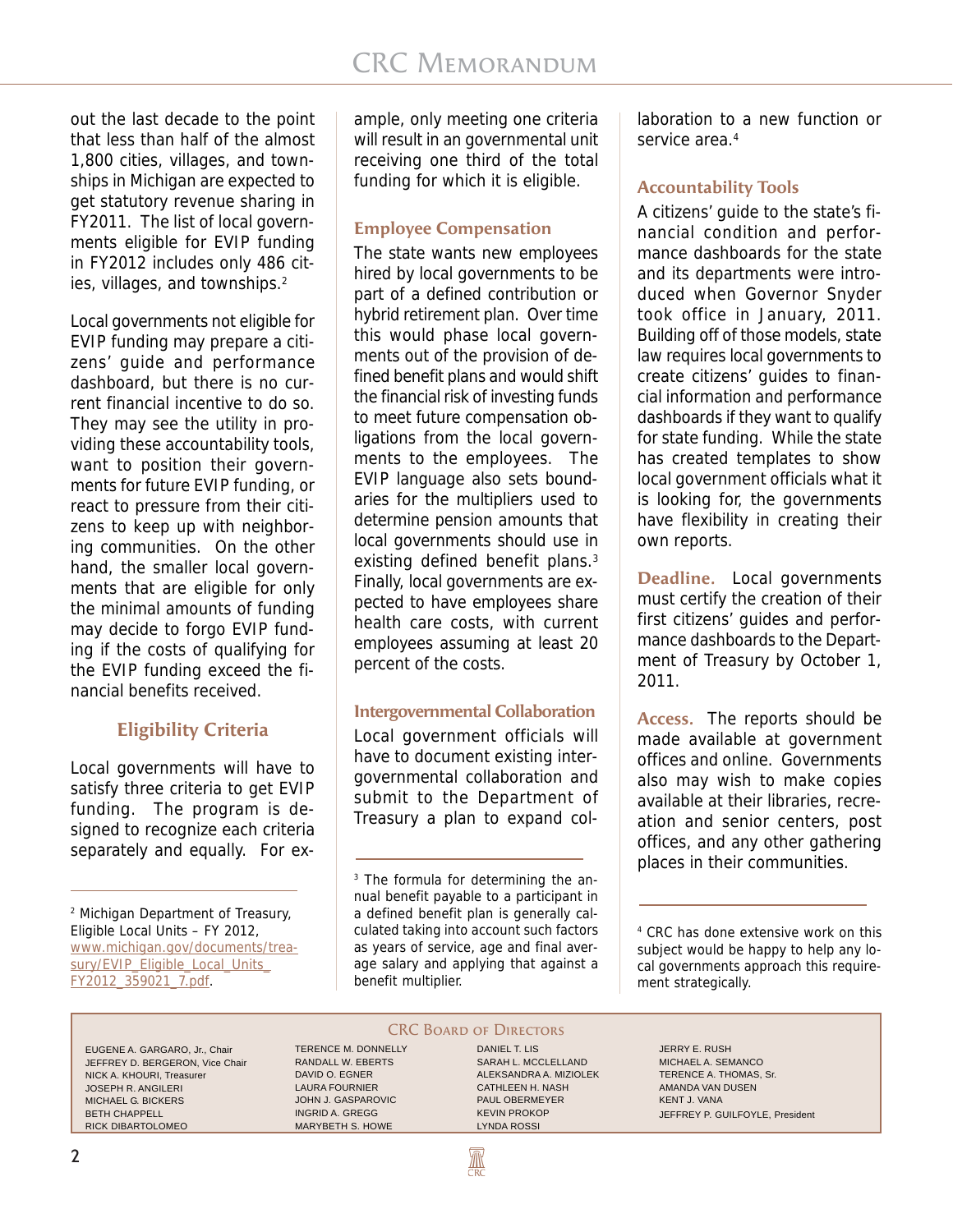**Format.** Local governments have significant flexibility in creating and displaying the citizens' guides to financial information and performance dashboards. They can use third party vendors, use the software of their choosing to present the data, and use the popular annual financial reports that are becoming more common as an alternative method of reporting. The state also has created templates to help get local officials started and to provide some metrics that the local governments may wish to adopt for their own reports.

#### **Citizens' Guides to Financial Information**

The citizens' guide is intended to be a short, quick way of conveying the financial health of the government to the residents and consumers of governmental services. The guide should include information about revenues, expenditures, the financial strength of the governmental unit, and the government's outstanding obligations. It must include an accounting of the unit's unfunded liabilities.

#### **A Critique of the Citizens' Guide Template**

Overall, the state's template shown in **Illustration 1** is very well done. It is easily customizable and very easy to understand. CRC would emphasize that local government officials will need to provide analysis of the data presented, especially if there are major changes such as a tax rate change that affect the trend data.

An important issue is whether the financial data presented in the citizens' guides are to be the fis-

#### **Illustration 1**

**State Template for Citizens' Guides to Financial Information**

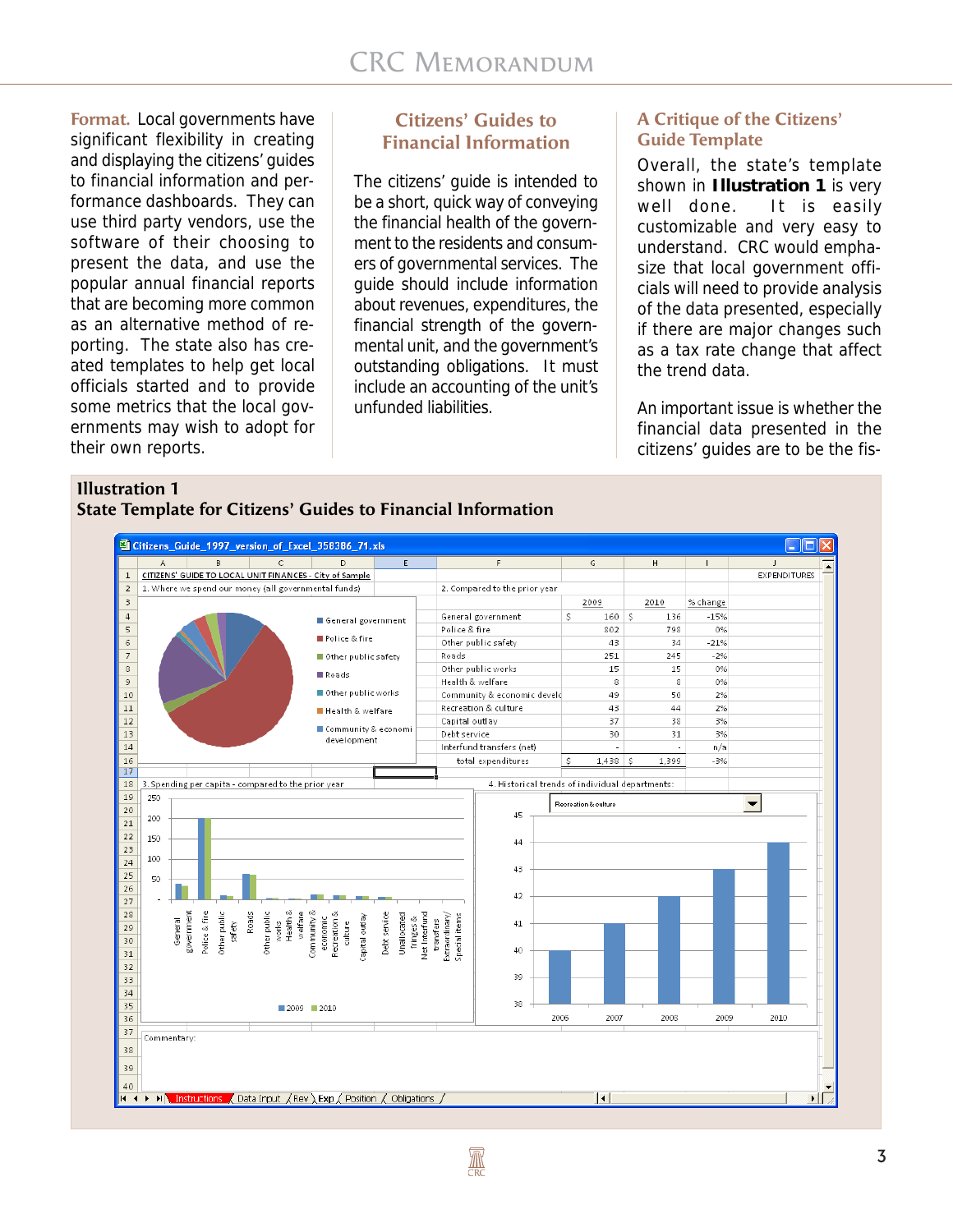cal year-end audited financial amounts or unaudited financial amounts presented intermittently throughout each fiscal year. The first scenario would serve as an executive summary to the comprehensive annual financial reports (CAFRs) that local governments are already preparing. As such they would suffer the same faults as the CAFRs: the time needed to prepare the reports following the end of the fiscal year makes the financial data dated and fails to represent the current

state of the local government's finances. The second scenario offers real time reporting of the local government's financial condition, but might create more confusion than accountability. Local governments' use of accrual accounting and the frequent mismatches between when revenues flow in and when bills become due mean that an accurate view of the government's financial condition based on recorded events may not be possible until the end of the fiscal year.

# **Performance Dashboards**

In addition to the citizens' guide, the state also requires the creation of performance dashboards. In general terms, the state suggests that the dashboards address the following subjects: fiscal stability, economic strength, public safety, quality of life, and any other measures that are relevant to the strategic goals and objectives of the local government.

# **Illustration 2**



|                                                                                                                                |                  |                   |                                                       | Economic Strength                                                              |       |         |                   |
|--------------------------------------------------------------------------------------------------------------------------------|------------------|-------------------|-------------------------------------------------------|--------------------------------------------------------------------------------|-------|---------|-------------------|
|                                                                                                                                |                  |                   |                                                       |                                                                                | Prior |         | Current Progress  |
|                                                                                                                                |                  |                   | ?                                                     | Percent of community with access to high<br>speed broadband                    |       |         | $\leftrightarrow$ |
|                                                                                                                                | Begin Here       |                   | $\overline{\mathcal{L}}$                              | Percent of community age 25+ with a<br>Bachelor Degree or higher               |       |         | $\leftrightarrow$ |
| Local Unit:                                                                                                                    | County:          |                   | $\overline{\mathbf{r}}$                               | Average age of critical infrastructure<br>(vears)                              |       |         | $\leftrightarrow$ |
| <b>Fiscal Stability</b>                                                                                                        |                  |                   | Government unit specific:<br>$\overline{\phantom{a}}$ |                                                                                |       |         |                   |
|                                                                                                                                | Prior<br>Current | Progress          |                                                       |                                                                                |       |         |                   |
| Annual general fund expenditures per<br>capita                                                                                 |                  | $\leftrightarrow$ |                                                       | <b>Public Safety</b>                                                           |       |         |                   |
| Fund balance as a percent of annual                                                                                            |                  | $\leftrightarrow$ |                                                       |                                                                                | Prior | Current | Progress          |
| general fund expenditures                                                                                                      |                  |                   |                                                       | Violent crimes per thousand                                                    |       |         | $\leftrightarrow$ |
| ?<br>Unfunded other post employment<br>benefits (OPEB) liability as a percent<br>of annual general fund revenue                |                  | $\leftrightarrow$ | ?                                                     | Property crimes per thousand                                                   |       |         | $\leftrightarrow$ |
| Debt burden per capita                                                                                                         |                  | $\leftrightarrow$ | $\overline{\mathbf{r}}$                               | Traffic injuries and fatalities                                                |       |         | $\leftrightarrow$ |
| Percentage of road funding provided by<br>the general fund                                                                     |                  | $\leftrightarrow$ |                                                       | Government unit specific:                                                      |       |         |                   |
| Ratio of pensioners to employees                                                                                               |                  | $\leftrightarrow$ |                                                       |                                                                                |       |         |                   |
| Number of services delivered via<br>cooperative venture                                                                        |                  | $\leftrightarrow$ |                                                       | Quality of Life                                                                |       |         |                   |
|                                                                                                                                |                  |                   |                                                       |                                                                                | Prior | Current | <b>Progress</b>   |
| Government unit specific:                                                                                                      |                  |                   |                                                       | Miles of sidewalks and non<br>motorized trails per mile of local roads         |       |         | $\leftrightarrow$ |
|                                                                                                                                |                  |                   | $\overline{\mathbf{?}}$                               | Percent of general fund budget<br>committed to arts, culture and<br>recreation |       |         | $\leftrightarrow$ |
| KEY: Arrows represent the change from prior to current year; The color                                                         |                  |                   | $\overline{?}$                                        | Acres of park per thousand residents                                           |       |         | $\leftrightarrow$ |
| of the arrow represents if the change was positive (GREEN) or negative<br>(RED). A double arrow represents no change (NEUTRAL) |                  |                   |                                                       | Percent of community with curbside<br>recycling                                |       |         | $\leftrightarrow$ |
|                                                                                                                                |                  |                   | $\overline{\mathbf{z}}$                               | Government unit specific:                                                      |       |         |                   |
|                                                                                                                                |                  |                   |                                                       |                                                                                |       |         |                   |
|                                                                                                                                |                  |                   |                                                       |                                                                                |       |         |                   |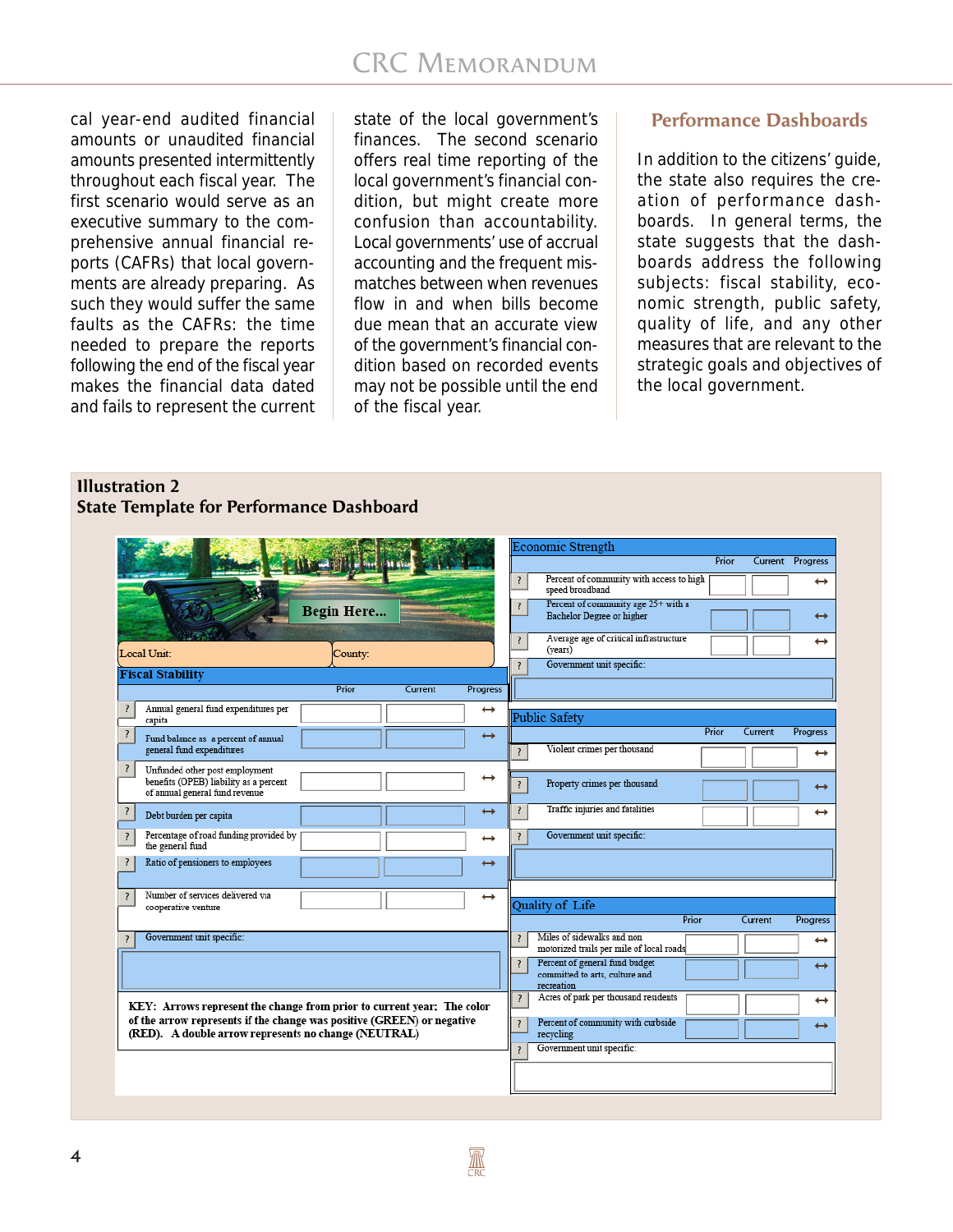The template that the state has created for local governments is seen in **Illustration 2**. The template is available both as an interactive PDF file and an Excel file. Local government officials can fill in the blanks and have a finished document in a matter of minutes.

#### **A Critique of the Performance Dashboard Template**

While CRC recommends that local governments adopt the state's template for the citizens' guide to financial information, we believe the performance dashboard template falls short in providing measures that local governments can adopt to create useful, meaningful reports. The state undertook the unenviable task of attempting to create a template for governmental performance measures that could apply universally to all of the almost 1,800 local governments in the state. Those governments vary widely in size, the services they provide, their finances, and the role the governments undertake to serve their citizens.

Local governments should consider the following questions in deciding whether to adopt the state's template for their own use:

**Is there a need to repeat information in both the citizens' guide and the performance dashboard?** Clearly information about fiscal stability in the performance dashboard is duplicative of information that will populate the citizens' guides.

**Are the measures ambiguous? Are the scores value laden?** Consider the first item under fiscal stability (in **Illustration 2**) as an example of ambiguity that can be created without context or discussion. Annual per capita general fund expenditures can change with population

changes or with absolute changes in actual expenditures. Just presenting the values does not explain the cause of the change.

Additionally, the template suggests use of an indicator to score whether the change in values is good or bad (or neither). It is not self evident whether per capita expenditure increases are good or bad. Different perspectives or different circumstances may lead to opposite conclusions.

**Do the scores represent measures of government performance?** For example, the dashboard template includes a measure of the "percent of community age 25 and above with a bachelor's degree or higher." While this measure may be useful to citizens in choosing a community to reside in, it does not represent a measure within the control of general purpose local governments.

# **Web Links Related to EVIP**

#### **Economic Vitality Incentive Program**

www.michigan.gov/treasury/0,1607,7-121-1751\_2197-259414—,00.html www.michigan.gov/treasury/0,1607,7-121-1751\_2197\_58826-259606—,00.html

#### **Numbered Letter 2011-1**

www.michigan.gov/documents/treasury/NL2011-1\_358387\_7.pdf

#### **State Templates**

#### **Citizens' Guide to Financial Information**

www.michigan.gov/documents/treasury/Citizens\_Guide\_1997\_version\_of\_Excel\_358386\_7.xlt

#### **Performance Dashboard**

www.michigan.gov/documents/treasury/Performance\_Dashboard-PDF\_358385\_7.pdf

www.michigan.gov/documents/treasury/Performance\_dashboard\_358384\_7.xls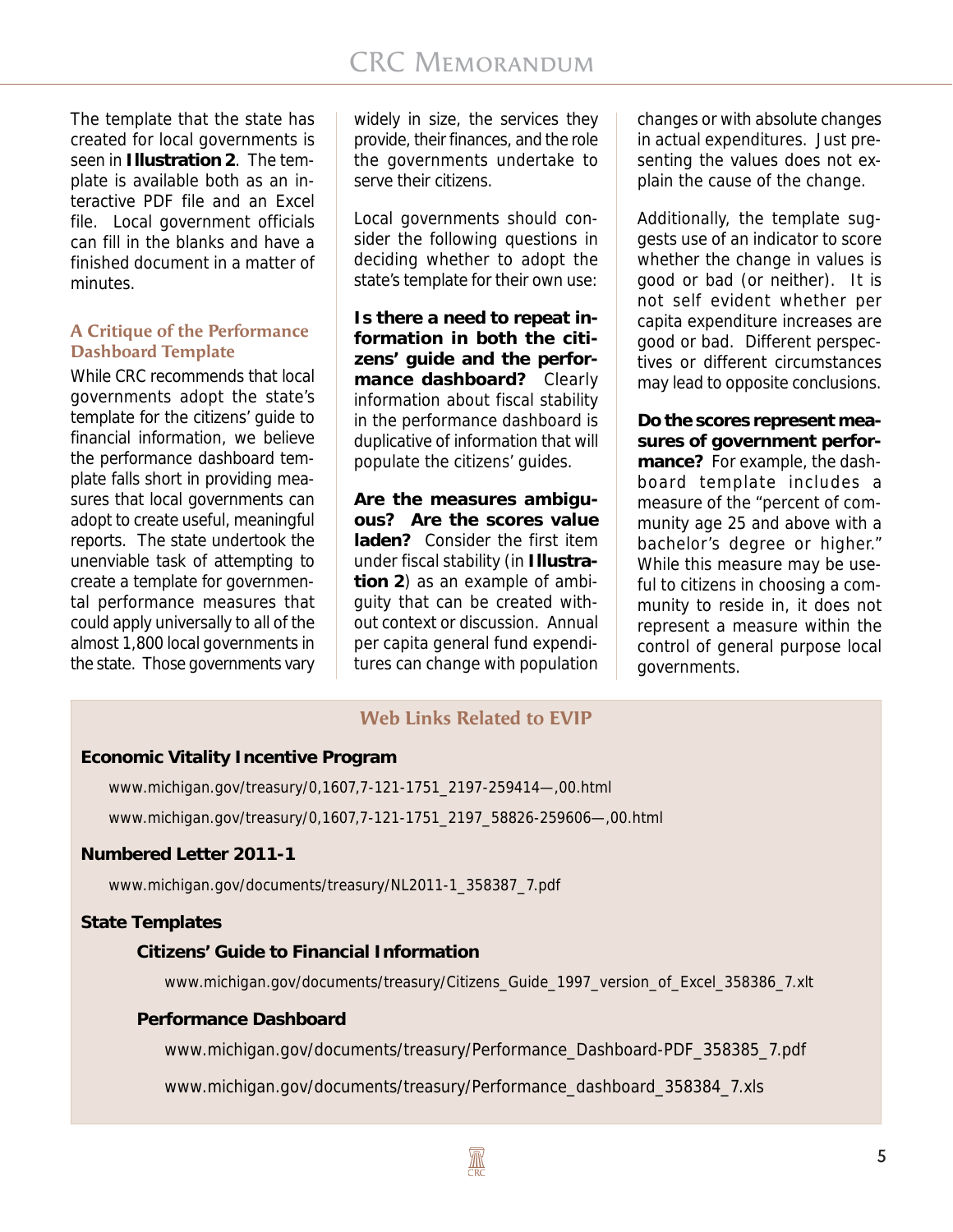# **Illustration 3** Illustration 4





Source: Adams Outdoor Advertising Source: Sterling Heights 2011 Comprehensive Annual Financial Report

**Do the metrics measure governmental services or governmental assets? Are the measures subject to change over time?** The quality of life measures in the state's dashboard template suggest that local governments should report the "miles of sidewalks and nonmotorized trails per mile of local roads" and "acres of park per thousand residents." These measures tell residents about the assets of the governments, not the performance of the government. It does not tell users about the miles of sidewalk repaired or replaced or the frequency with which park grass has been cut. Government assets tend not to change with great frequency.

**Will the measures have value without some discussion of the results?** Again, CRC would emphasize the desire to have local government officials provide some explanation and some analysis of the measures.

#### **Dashboards not Billboards**

Preparers of performance dashboards should differentiate measures of inputs and outputs. Inputs are measures of the amount of financial and non-financial resources applied to production of a service. Measures of inputs include the amount spent on a service (e.g., total spending on garbage collection) or the size of government assets (e.g., miles of sidewalks or acres of park). These measures are helpful for selling the community as a place to live or do business, but they do not provide information about the government's performance in providing services. They are billboard material.

Measures of outputs report the quantity of governmental services provided (e.g., tons of garbage collected) or the results associated with the provision of services (e.g., miles of sidewalks in good or excellent condition). They might also include reports on the resources used per unit of output (e.g., cost of garbage collection per ton collected). These measures are especially helpful in benchmarking communities against neighbors and peers. They are dashboard material.

**Illustrations 3** and **4** provide examples of metrics that may or may not reflect government performance. The success for the Kalamazoo area is commendable, but there may be many reasons external to the government's performance to explain the billboard's data. This output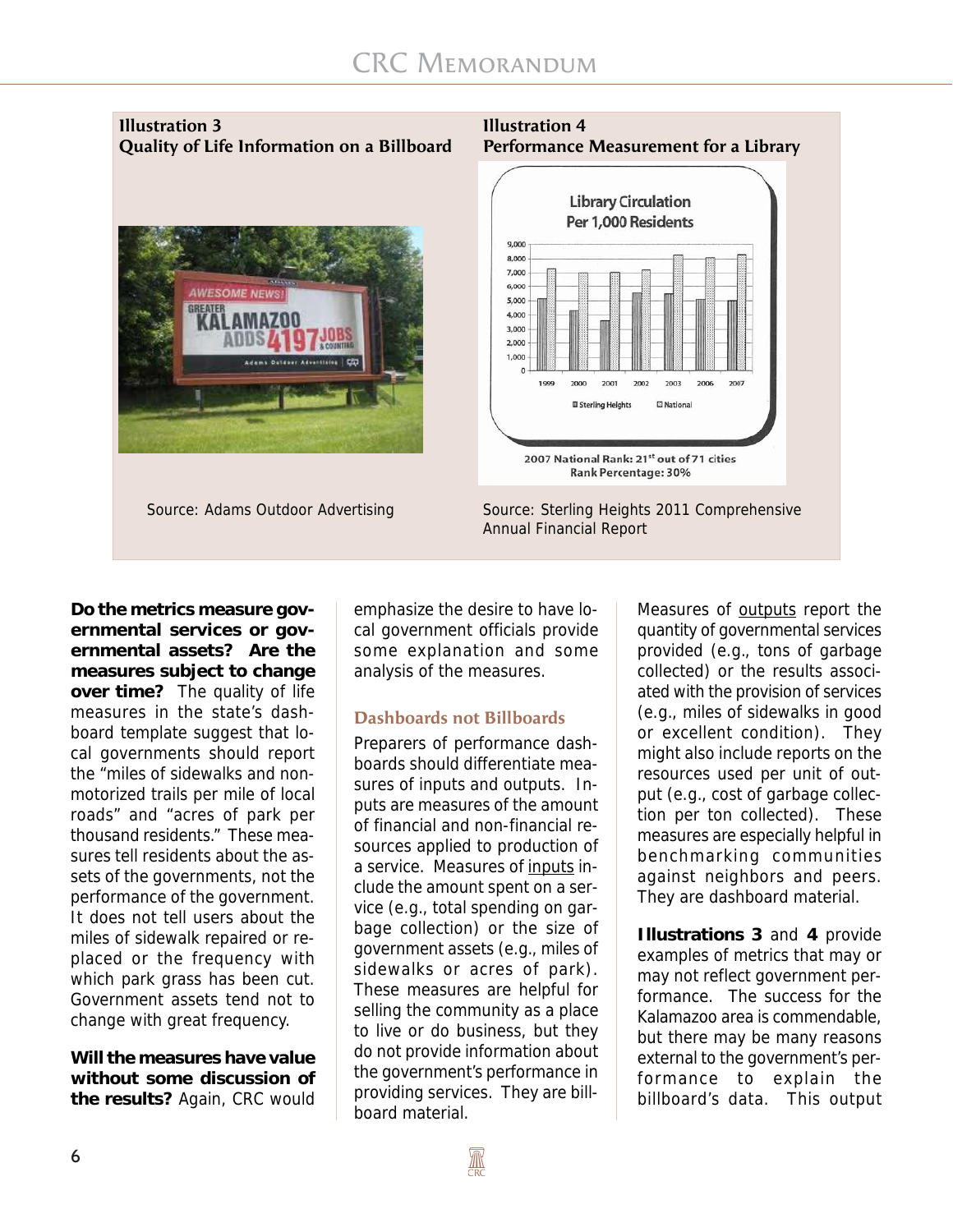might have more to do with a non-profit economic development agency, the Kalamazoo County Chamber of Commerce, or a state initiative to capitalize on the pharmaceutical engineers in the area.

In contrast, the bar chart in **Illustrations 4** measures performance and provides context to judge that performance. Taken from the City of Sterling Heights' Comprehensive Annual Financial Report, the chart shows library circulation over a period of seven years. It uses a ratio (circulation per 1,000 residents) that makes it easy to compare the measure across jurisdictions and across time. It also compares the Sterling Heights measure to a national average to provide some context of whether the city library is doing better or worse than its peers.

CRC's advice to the state and local governments in preparing performance dashboards, as a consumer of the information, is to keep the focus on the intent –

governmental performance. Performance dashboards are not meant to sell the community to outsiders. They are meant to bring accountability to each government's citizens and consumers of each government's services. They should reflect the performance of government in fulfilling its roles. They should not reflect changes in measures outside of the government's control.

# **What to Include in a Performance Dashboard**

Local governments have been using performance measurement for some time, and public reporting of those measures is growing. Citizens are ultimately the owners of the governments that serve them, and they should expect accountability in the performance and financial condition of these governments. Although data is generally available in reports such as the comprehensive annual financial reports, those reports tend to be long, technical, and difficult for the average citizen to decipher. Accountability efforts such as the performance dashboards may help to eliminate some of the distrust in government.

The Governmental Accounting Standards Board (GASB) has been monitoring governmental practices in performance measurement and recently published suggested guidelines for voluntary reporting of government service efforts and accomplish-

ments.<sup>5</sup> GASB's guidelines begin with a discussion of the virtues of performance measurement. "A government meets its responsibility to be publicly accountable by providing users with information to assist them in assessing the government's performance in providing services."

# **Content for Performance Dashboards**

Based on the GASB guidelines CRC suggests that local governments should include the following as content in the performance dashboards:

**Purpose and Scope.** The dashboard should include an explanation of why the performance dashboards have been prepared, the purpose for which the government hopes to use the measures, and what services/departments are included, or not.

This section also might highlight some of the services provided by the government. With all of the overlapping layers of government in Michigan, the average citizen might not know, for example, that police services are usually provided by cities in the urban areas, but that the courts are generally provided by the counties. A description of the role of the governments would address this issue.

#### **Major Goals and Objectives.**

Does the government have a vision statement or mission statement? Do individual departments have a vision/mission statement? Are goals and objectives identified in another formal process? Most citizens will be unaware of the goals and objectives that have been identified by their governments. The performance dashboards should provide this information and describe how

<sup>5</sup> Governmental Accounting Standards Board, SEA Performance Information, June 2010.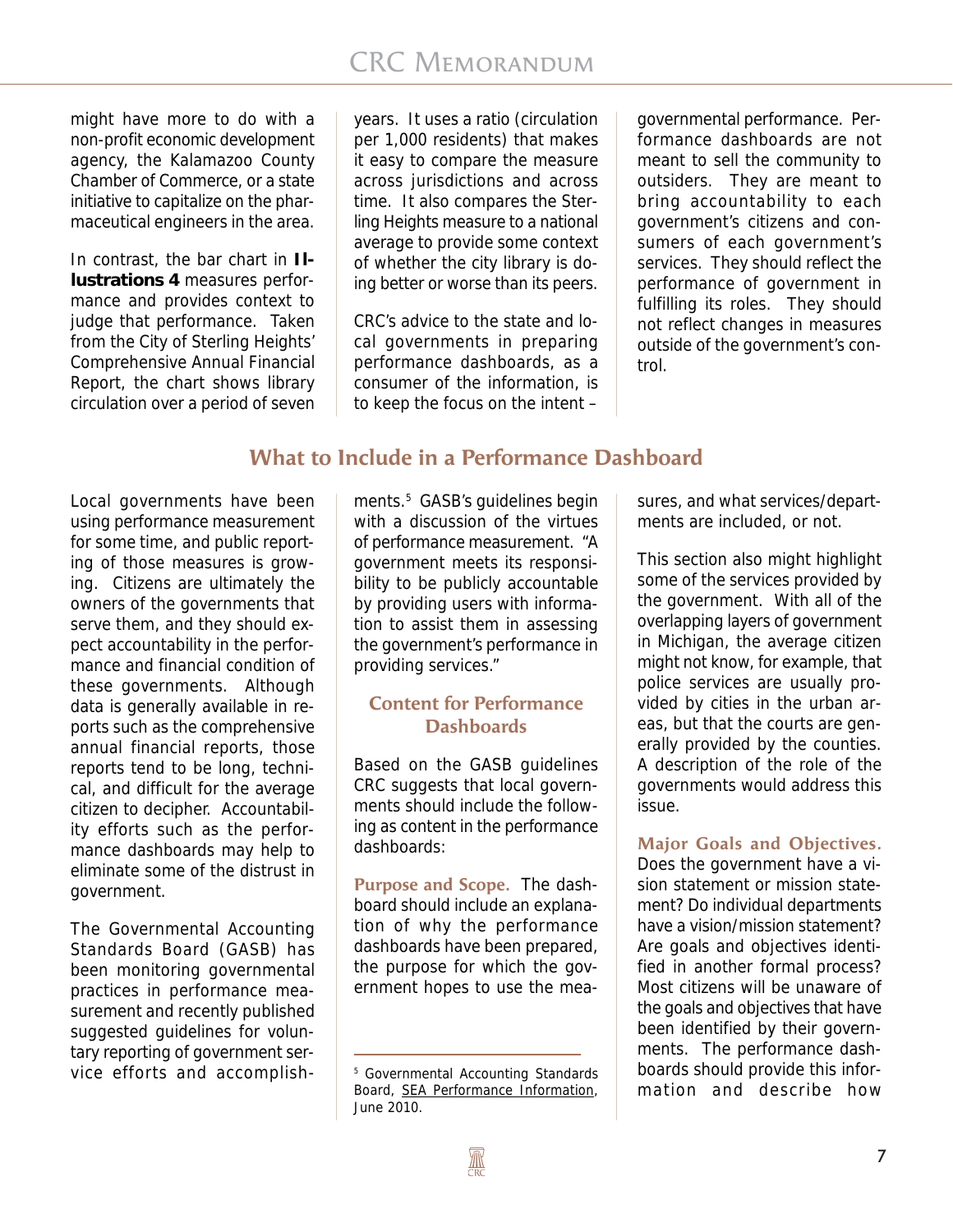progress toward those goals and objectives is being measured.

#### **Key Measures of Performance.**

The actual measures are reported in numeric or graphic presentation. In addition to displaying the measures, this section should explain how the measures relate to the goals and objectives identified earlier. Identification of appropriate measures is discussed below.

#### **Discussion and Analysis of Re-**

**sults and Challenges.** Local government officials should not leave the numbers to be interpreted. Performance dashboards should provide narrative to point out results and, if needed, reasons why the results did not meet expectations. They should explain challenges that arose in the government's efforts to meet objectives (unforeseen events, budget constraints, actions by other organizations, etc.). Identification of the unmet goals and challenges should serve as the beginning point for creating the next year's key measures.

#### **Identifying Key Measures for Dashboards**

The wide variety in the sizes of local governments and the services they provide suggests that developing the key measures in performance dashboards will need to be an individual exercise in each jurisdiction. Local government officials should adopt measures that reflect what that local government is doing for its citizens. To keep the performance dashboards short and easily readable, performance dash-

boards should focus on only a few key measures. Too many measures may lead to confusion. As was discussed above, the key measures should focus on outputs, not inputs.

#### **The Subject of Key Measures**

The key measures included in the performance dashboards will vary across local governments. Government officials may want to consider the following issues as they develop measures to be included in their performance dashboards:

**Does the measure report on results for a major goal or objective?** The key measures in a performance dashboard should assess progress toward achieving the goals and objectives of the entire government, or individual departments of that government.

**Does the measure address an issue receiving considerable public attention?** The media, major events, and concerned citizens sometimes draw attention to specific issues related to the operation of a governmental unit. Key measures in a performance dashboard should help to show progress toward addressing those issues.

**Does the measure report satisfaction with the governmental unit or priorities of the residents?** The Internet is making surveys of residents an inexpensive tool for local governments. Governments may want to include results from surveys that reflect the degree of satisfaction with the governments' performance or priorities for future spending decisions as content for the performance dashboards.

**Does the measure report the information considered important by elected officials, citizens or experts in the field?** Elected officials often campaign on a promise to bring about reform of a service area. Likewise, citizens and experts in a field may draw attention to benchmarks for service delivery that are based on comparisons with peer communities or industry standards. Key measures in a performance dashboard should help citizens assess progress toward achieving those goals.

**Does the measure report information about a program or service that accounts for a large amount of the government's resources?** Although government officials might be inclined to develop performance measures for most or all aspects of what governments do, they should not lose sight of where the dollars are spent to operate their governments. In general, local government spending is concentrated on public safety – police and fire – so spending on those services should remain prominent in the performance dashboards of most local governments. Those services commanding few dollars, while still important, should receive relatively less attention in the performance dashboards.

**Does the measure report information about a program or service that affects a large proportion of the population**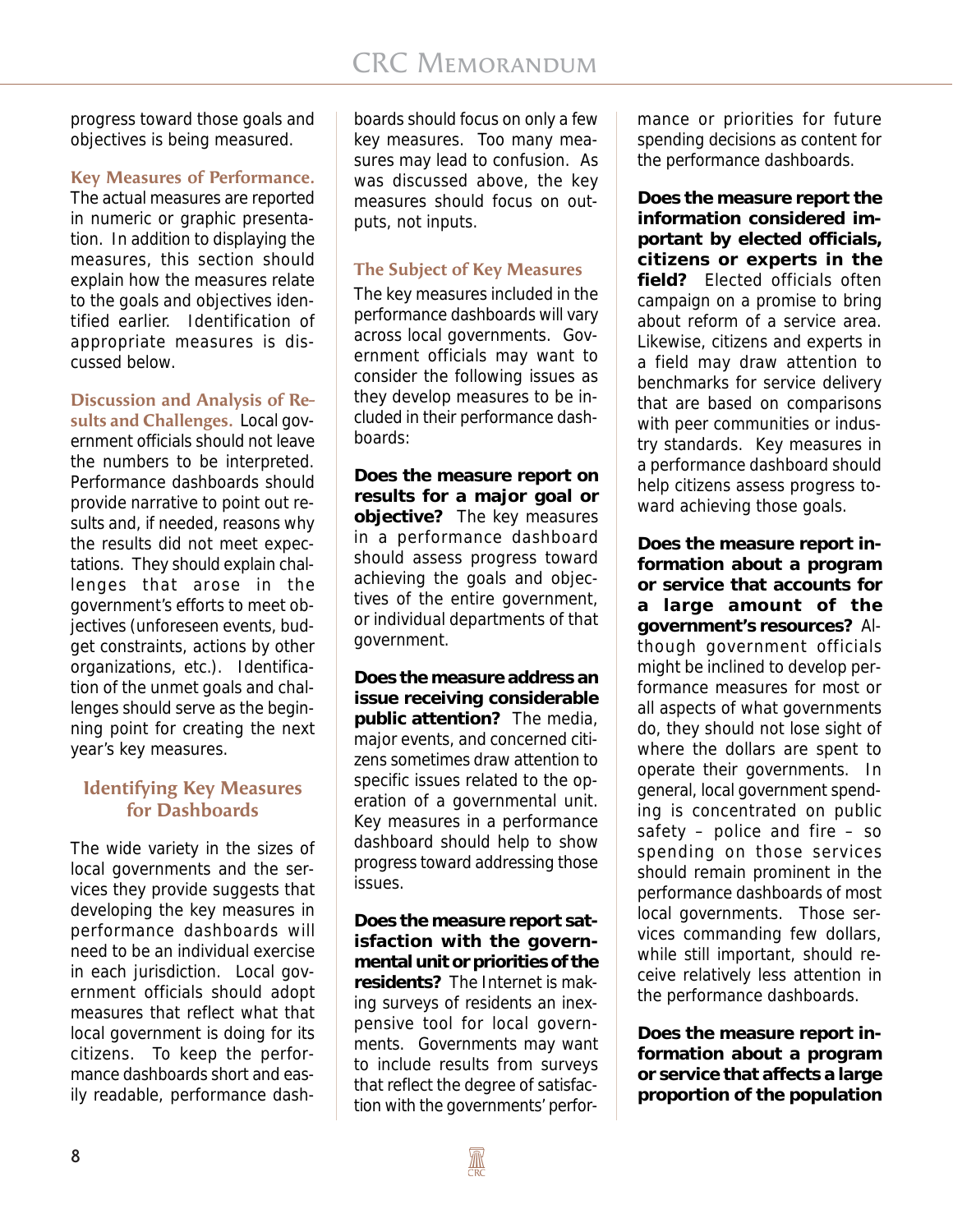**or has potentially significant economic, social, or environmental effects?** Many of Michigan's local governments are defined by a particular program or service. For example, people associate the Mackinac Island and City of Frankenmuth with the number of tourists it attracts. Many local governments in Michigan are stewards of water resources such as inland lakes and rivers. When appropriate, key measures in a performance dashboard should inform about the governmental services it provides with regard to these programs or to steward these assets.

#### **The Characteristics of Key Measures**

Once the issues, information, programs, and services that will be measured are identified, government officials will have to develop metrics that chart progress toward the desired outcomes. They might want to consider these questions when developing the actual measures:

**Is the key measure relevant to your government?** Effective dashboards should include information capable of making a difference in a user's assessment of performance.

**Is the key measure understandable not only to those inside government, but most importantly, to the intended audience?** Effective dashboards should communicate performance information in a readily understandable manner and include explanations and interpretations to help users comprehend the information. Every effort should be made to use plain language – not legal terms or jargon – in preparing the performance dashboards. This suggests that financial managers and auditors could be involved in providing information and checking

# **Performance Dashboard Resources**

Here are some more resources that one might look at as you think about this issue. GASB, the Government Accounting Standard Board, created suggested guidelines for service effort accomplishment reporting for government. The National Performance Management Advisory Commission has a web site. The ICMA does this on a regular basis. As you look for information about your own community, you want to look at the American Community Survey. The last entries are some cities and counties in other states that have been identified as best practioners.

#### **Government Accounting Standard Board (GASB) – Service Effort and Accomplishment Reporting for Government**

www.seagov.org/index.shtml

# **Association of Governmental Accountants – Citizen Centric Reporting**

www.agacgfm.org/citizen

#### **International City/County Management Association (ICMA)**

http://icma.org/en/icma/knowledge\_network/topics/kn/Topic/199/Performance\_Measurement

# **National Performance Management Advisory Commission**

http://pmcommission.org/

# **Michigan Local Government Benchmarking Consortium**

http://slg.anr.msu.edu/benchmarking/BenchmarkingHome/tabid/221/Default.aspx

# **American Community Survey**

http://www.census.gov/acs/www/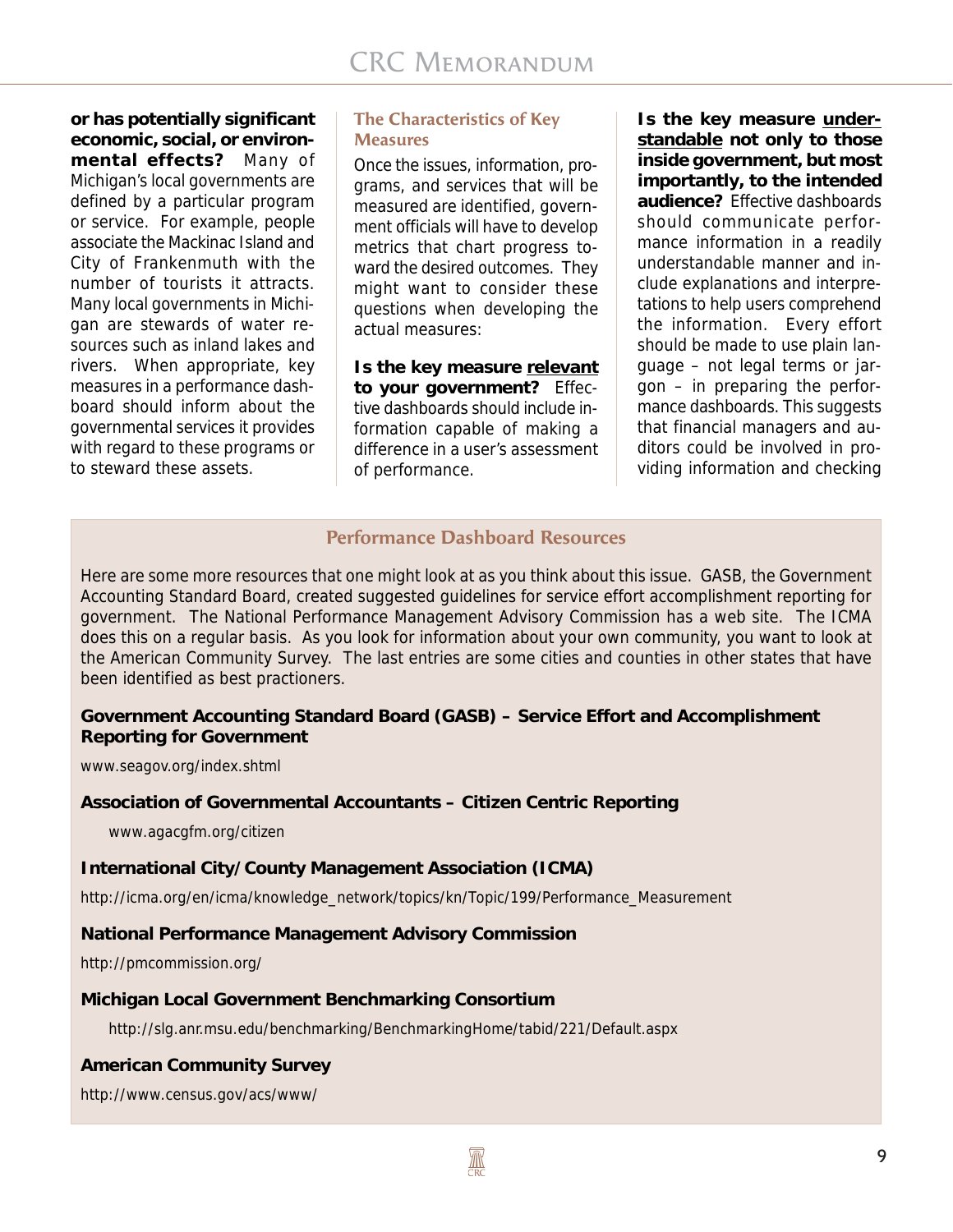accuracy, but may not be the best choice preparing the reports.

**Does the key measure provide comparability to your government over time or to other governments?** Effective dashboards will help users make comparisons that provide a basis and context for assessing a government's performance. Reports can include internal comparisons, such as marking changes over time, or comparing performance to internal targets established for individual departments. Reports also can include external comparisons, such as comparisons to neighboring communities, to peer communities, or to industry standards that have been set by others. It is very important to provide context for the measures that are being reported.

#### **Is the key measure timely?**

Effective dashboards should provide performance information to users before it loses its value for assessing accountability and informing decisions. Providing performance dashboards on municipal websites should reinforce the need for timeliness. The numbers may not have been audited and sometimes may be wrong, but it costs nothing to fix them in a web publication. Don't let perfect get in the way of good.

The first citizens' guides and performance dashboards have to be submitted to the Department of Treasury by October 1 of this year. Therefore, the measures reported this year may not reflect the local governments' actual fiscal condition. Because local government fiscal years do not neces-

sarily conform to the state's – some start in January, April, or July – some local governments will be using data that is quite old if it is from their last fiscal year. Local government officials should reassess the performance measures at a later time (especially if they did not have sufficient time to develop the measures for this iteration). Measures should be updated frequently so that a citizen can use the dashboard to assess what is currently going on in the government.

**Is there consistency over time and with other governments?** Effective dashboards should include measures reported in the same way over time. There is no need to reinvent the performance dashboards every year, content can be reused and up-

# **Best Practices**

**Government Finance Officers Association Popular Annual Financial Reporting Program Award Winners for Fiscal Years Ended in 2009**

http://www.gfoa.org/downloads/PAFR\_AWARDS.pdf

# **City of Sterling Heights, Michigan reports Performance Measures in its Budget**

www.sterling-heights.net

# **City of Scottsdale, Arizona**

www.scottsdaleaz.gov/Assets/Public+Website/finance/Archive/FY+2009-10/AnnualReport.pdf

# **Maricopa County, Arizona**

www.maricopa.gov/mfr/

# **King County, Washington**

http://your.kingcounty.gov/aimshigh/documents/pdf/2009-KC-Aimshigh-scorecard-web.pdf

#### **City of Charlotte, North Carolina**

http://charmeck.ci.charlotte.nc.us/CITY/CHARLOTTE/BUDGET/Pages/Performance%20Management%20 and%20Strategic%20Planning.aspx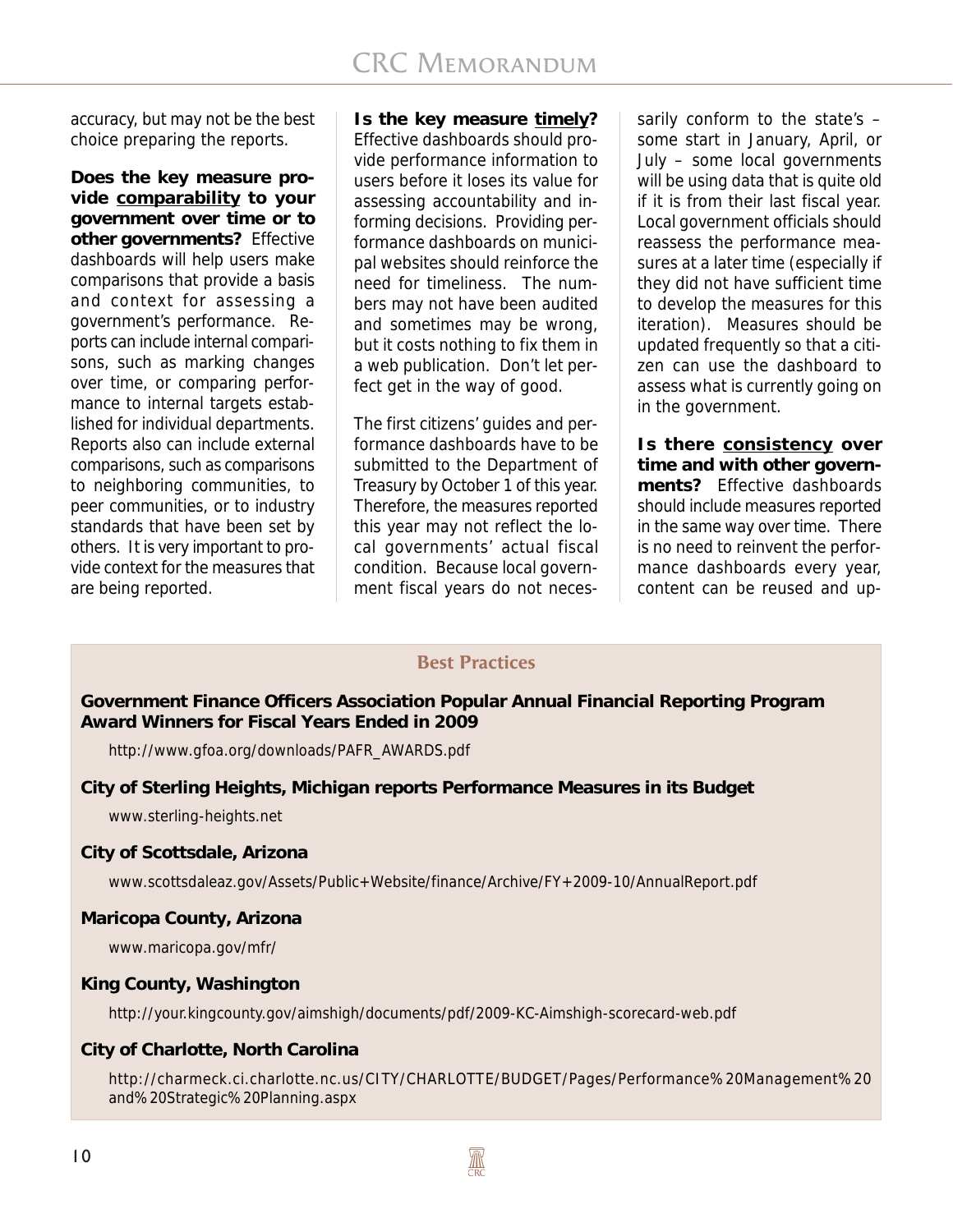dated if it satisfies the other characteristics of key measures.

**Does the key measure use reliable data?** Effective dashboards will contain information that is verifiable, objective, comprehensive in coverage, and faithfully representative. Performance dashboards should provide links to financial reports and other materials for those that want more information to supplement what is in the citizens' guides and the performance dashboards.

# **Formulating Key Measures**

Local governments need not invent measures from scratch. The City of Sterling Heights budget contains good examples of well thought out performance mea-

Citizens' guides to financial information and performance dashboards can be effective tools to keep local governments accountable to their citizens if they are relevant, understandable, and timely. Citizens are likely to refer to these reports if they truly provide ongoing information throughout the year about the condition and performance of the local governments. Static data that do not measure government performance, do not change from year to year, or do not provide context to interpret the numbers are not likely to draw attention beyond the initial reports.

The impact of citizens' guides and performance dashboards on municipal governments is likely to be mixed. Because only about one sures. Sterling Heights has been involved with the International City/County Management Association's (ICMA) Center for Performance Measurements for many years, and includes a number of measures in its budget that the city uses for its own purposes. A review of their budget might help officials in other jurisdictions identify ratios and measures that would be helpful for their own community.

The Association of Governmental Accountants (AGA) has a citizen-centric reporting initiative. The AGA website (www.agacgfm. org/citizen/) describes the value of and need for "innovative means of communication between governments and their citizenry by

# **Conclusion**

quarter of the governments are eligible to receive funds through EVIP, there is little motivation for officials in other jurisdictions to take up this task. For those that do participate, the end product will likely depend on what the local government officials want to achieve. The state has provided templates, but local governments have only a short time to produce the reports to qualify for the EVIP funds. In the short run, local governments can earn the EVIP money by simply adopting the state templates. But officials may have to respond to their city councils and citizens who may question the reported measures. Officials may be asked how the municipality is going to improve the weaknesses identified in these reports. Over the longer

communicating government resources in a visually appealing, clear and understandable fourpage document that is non-political." The AGA site includes a number of resources that can help local government officials create performance dashboards.

The State and Local Government Program at Michigan State University's Michigan Local Government Benchmarking Consortium is another resource to provide performance dashboards. Governments involved in that program have been measuring their own operations in comparison to peer communities and are in a position to put benchmark data on their dashboards immediately.

run, questions and challenges should help local governments improve the measures to more accurately reflect government performance and progress toward meeting objectives.

Using performance measures to improve on the operations of government is often referred to as "performance management." The EVIP program positions local governments to adopt the principles of performance management. The National Performance Management Advisory Commission defines performance management as "An ongoing, systematic approach to improving results through evidencebased decision making, continuous organizational learning, and a focus on accountability for per